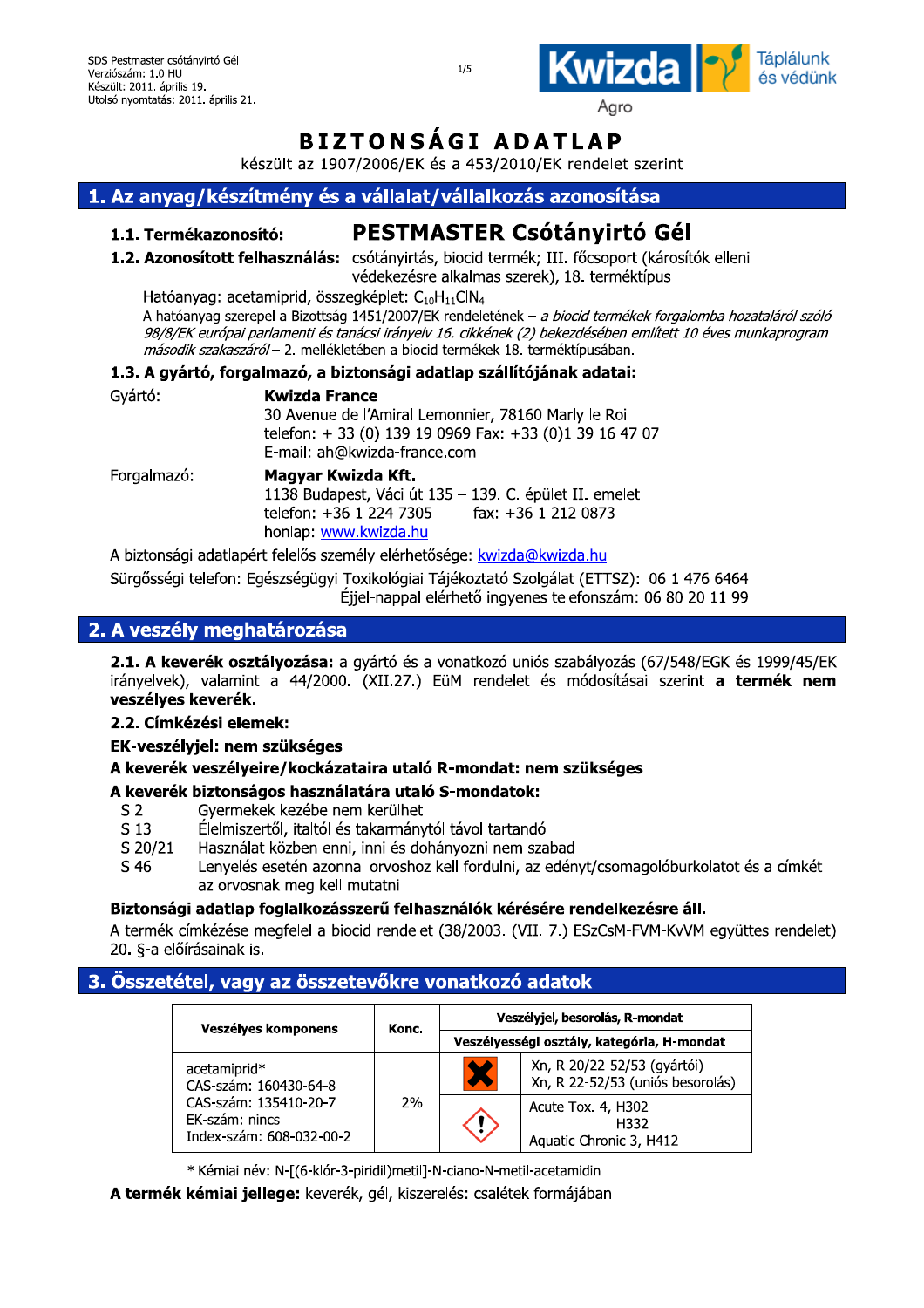

A keverek egyeb komponensel nem tekintnetök a natalyos jogszabalyok szerint veszelyes al SDS Pestmaster csótányirtó Gél<br>
Verziószám: 1.0 HU<br>
Készült: 2011. április 19.<br>
Utolsó nyomtatás: 2011. április 21.<br>
A keverék egyéb komponensei ner<br>
koncentrációjuk a készítményben r<br>
besorolásnál fel kell tüntetni, illet <sup>2/5</sup><br>Agro<br>Kinthetők a hatályos jogszabályok szerint ves:<br>éri el azt a mértéket, amely fölött jelenlétét a<br>yelembe kell venni.<br>k, illetve a veszélyességi osztályok, a<br>termék veszélyesség szerinti besorolását a 2.<br>lásd a 16 koncentraciojuk a keszitmenyben nem eri ei azt a merteket, amely folott jelenletet a veszelyesseg szerinti besorolashal fel keli tuhtetni, illetve figyelembe keli venni. tó Gél<br>április 21.<br>éb komponensei nem tekinthetők a hatályos j<br>k a készítményben nem éri el azt a mértéket,<br>el kell tüntetni, illetve figyelembe kell venni.<br>k, R- és H-mondatok, illetve a veszél<br>tevőkre vonatkoznak, a term <sup>2/5</sup><br>Agro<br>
netők a hatályos jogszabályok szerint veszélye<br>
el azt a mértéket, amely fölött jelenlétét a ves<br>
mbe kell venni.<br>
illetve a veszélyességi osztályok, a kat<br>
nék veszélyesség szerinti besorolását a 2. szak<br>
a 16 WIZOC SI Táplálunk<br>
Agro<br>
vályok szerint veszélyes anyagnak, vagy<br>
v fölött jelenlétét a veszélyesség szerinti<br>
i osztályok, a kategóriák a tiszta<br>
i besorolását a 2. szakasz adja meg.<br>
k, vagy mérgezés gyanúja merül fel,

A veszelyjelek, k- és H-mondatok, illetve a veszelyességi osztályok, a kategoriak a tiszta vonatkoznak, a termek veszelyesseg szerinti besorolasat a 2. szakasz adja m Az R és a H-mondatok teljés szöveget lásd a 16. szakaszban.

## 4. Elsősegély-nyújtási intézkedések

### 4.1. Az elsősegély-nyújtási intézkedések ismertetése

Wicklostam: 1.0 HU (1.0 HU (1.0 HU (1.0 HU (1.0 HU (1.0 HU (1.0 HU (1.0 HU (1.0 HU (1.0 HU (1.0 HU (1.0 HU (1.0 HU (1.0 HU (1.0 HU (1.0 HU (1.0 HU (1.0 HU (1.0 HU (1.0 HU (1.0 HU (1.0 HU (1.0 HU (1.0 HU (1.0 HU (1.0 HU (1. Agro<br>
Agro<br>
a tekinthetők a hatályos jogszabályok szerint<br>
iem éri el azt a mértéket, amely fölött jelenlét<br>
Figyelembe kell venni.<br>
latok, illetve a veszélyességi osztályok,<br>
, a termék veszélyesség szerinti besorolását a **El c** és védünk<br>
nt veszélyes anyagnak, vagy<br>
nlétét a veszélyesség szerinti<br>
k, a kategóriák a tiszta<br>
it a 2. szakasz adja meg.<br>
rgezés gyanúja merül fel, a<br>
si ellátást kell biztosítani. Az<br>
a tünetek kialakulását és 11. április 21.<br>gyéb komponensei nem tekinthetők a hatályc<br>gyéb komponensei nem éri el azt a mérték<br>l fel kell tüntetni, illetve figyelembe kell venni<br>elek, R- és H-mondatok, illetve a ves<br>zetevőkre vonatkoznak, a termék v Altalanos tudnivalok: Amennyiben mergezesi tunetek jelentkezhek, vagy mergezes gyahuja merui fel, a Kell türletni, illetve ilgyelembe kell venni.<br>
2 R- és H-mondatok, illetve a veszélyevőkre vonatkoznak, a termék veszélyesség sz<br>
ndatok teljes szövegét lásd a 16. szakaszban.<br> **nyújtási intézkedések ismertetése**<br>
láb : Am venni.<br>
a veszélyességi osztályok, a kategóriá<br>
szélyesség szerinti besorolását a 2. szakasz a<br>
szakaszban.<br> **mertetése**<br>
netek jelentkeznek, vagy mérgezés gyanúja<br>
ni elsősegélynyújtás után orvosi ellátást kell b<br>
ga nagy ni.<br>Szélyességi osztályok, a kategóriák a<br>ség szerinti-besorolását-a 2. szakasz-adja-meg<br>zban.<br>Zban.<br>Szerinti-besorolását-a 2. szakasz-adja-merül<br>Szerinti-gélynyújtás után orvosi-ellátást kell biztosítar<br>syban csökkentheti sségi osztályok, a kategóriák a tiszta<br>Printi-besorolását a 2. szakasz-adja-meg.<br>Znek, vagy mérgezés gyanúja merül fel, a<br>A víjtás után orvosi ellátást kell biztosítani. Az<br>Csökkentheti a tünetek kialakulását és<br>Si esetén munkat azonnal felbe keli szakitani, majd nelyszini elsőségelynyujtás után orvosi ellátást keli biztosítáni. Az datok, illetve a veszélyességi osztályok,<br>k, a termék veszélyesség szerinti besorolását<br>egét lásd a 16. szakaszban.<br>**kedések**<br>**ázkedések ismertetése**<br>mérgezési tünetek jelentkeznek, vagy mérg<br>i, majd helyszíni elsősegélyny anyagra/összetevőkre vonatkoznak, a termék veszélyesség szerinti besorolását a 2. szakasz adja meg.<br>
Az R és a H-mondatok teljes szövegét lásd a 16. szakaszban.<br> **4. Elsősegély-nyújtási intézkedések**<br> **4. Elsősegély-nyújtá** l/összetevőkre vonatkoznak, a termék veszély<br>
a H-mondatok teljes szövegét lásd a 16. szak<br> **egély-nyújtási intézkedések ismert**<br>
s tudnivalók: Amennyiben mérgezési tünetek<br>
szonnal félbe kell szakítani, majd helyszíni els es györsásága hagyban csokkentneti a tünetek kialakulását és vőkre vonatkoznak, a termék veszélyesség szerinti bes<br>datok teljes szövegét lásd a 16. szakaszban.<br> **nyújtási intézkedések**<br> **ély-nyújtási intézkedések ismertetése**<br>
lók: Amennyiben mérgezési tünetek jelentkeznek, va<br>
élbe hak, a termék veszélyesség szerinti besorolásá<br>
vegét lásd a 16. szakaszban.<br> **Ézkedések ismertetése**<br>
In mérgezési tünetek jelentkeznek, vagy mé<br>
ni, majd helyszíni elsősegélynyújtás után orvc<br>
a és gyorsasága nagyban csö Az R és a H-mondatok teljes szövegét lásd a 16. szakaszban.<br> **4. Elsősegély-nyújtási intézkedések**<br> **4. 1. Az elsősegély-nyújtási intézkedések ismertetése**<br> **4. 1. Az elsősegély-nyújtási intézkedések ismertetése**<br>
Attaláno **egély-nyújtási intézkedések**<br> **elsősegély-nyújtási intézkedések ismerte**<br>
tudnivalók: Amennyiben mérgezési tünetek<br>
zonnal félbe kell szakítani, majd helyszíni első<br>
ynyújtás szakszerűsége és gyorsasága n<br>
ját.<br> **s esetén** rási intézkedések<br>
kújtási intézkedések ismertetése<br>
mennyiben mérgezési tünetek jelentkeznek,<br>
ell szakítani, majd helyszíni elsősegélynyújtás<br>
szerűsége és gyorsasága nagyban csökk<br>
érültet vigyük friss levegőre!<br>
z elsz ános tudnivalók: Amennyiben mérgezési tün<br>kát azonnal félbe kell szakítani, majd helyszín<br>segélynyújtás szakszerűsége és gyorsaság<br>sságát.<br>**gzés esetén:** A sérültet vigyük friss levegőre<br>**ejutás esetén:** Az elszennyeződött : Amennyiben mérgezési tünetek jelentkezne<br>e kell szakítani, majd helyszíni elsősegélynyúj<br>zakszerűsége és gyorsasága nagyban cs<br>A sérültet vigyük friss levegőre!<br>: Az elszennyeződött ruházatot, cipőt vessük<br>| mossuk le. P ek, vagy mérgezés gyanúja merül fel, a<br>tás után orvosi ellátást kell biztosítani. Az<br>iökkentheti a tünetek kialakulását és<br>setén forduljunk orvoshoz.<br>li szemöblítést kell végezni folyóvízzel a<br>közben. Irritáció állandósulá

**Belegzes eseten:** A serultet vigyuk friss le

**Borrejutas eseten:** Az elszennyezodott runazatot, cipot vessuk le. A szennyezett borrelulet bo vizzel és  $\sf{sz}$ appannal alaposan mossuk le. Panaszok, irritació allandosulasa eseten forduljunk orvosnoz.

Szembejutas eseten: Legalabb 15 percig tarto alapos, azonnali szemoblitest kell vegezhi folyovizzel a szemnejak szetnuzasa és a szemgolyó allandó mozgatása közben. Irritació allandosulása eseten al félbe kell szakitani, majd helyszini elsősegél<br>tás szakszerűsége és gyorsasága nagyba<br>t**én:** A sérültet vigyük friss levegőre!<br>**setén:** Az elszennyeződött ruházatot, cipőt v<br>posan mossuk le. Panaszok, irritáció állandós , majd helyszini elsősegélynyújtás után orvosi<br>
és gyorsasága nagyban csökkentheti a<br>
ik friss levegőre!<br>
eződött ruházatot, cipőt vessük le. A szennye<br>
enaszok, irritáció állandósulása esetén fordulju<br>
15 percig tartó ala szakorvosnoz kell fordulni.

Lenyeles eseten: Ha a seruit ontudatahal van, hanytassunk, adjunk orvosi szenet tunetek, panaszok eseten. Forauijunk orvosnoz!

**4.2. A legrontosabb – akut es kesleitetett – tunetek es natasok:** nem ismert.

4.3. A szukseges azonnali orvosi ellatas és kulonleges ellatas jelzese: nincs.

## 5. Tűzvédelmi intézkedések

5.1. Megrelelo oltoanyag: vizpermet, oltonab, szen-dioxid, oltopor

5.2. A Keverekbol szarmazo kulonleges veszelyek: tuz eseten mergezo hitrogen-oxidok es szen-<br>oxidok keletkeznek. Mayuszamy asjamt etter ezenet amelon, p<br> **letek és hatások:** nem ismert.<br> **inleges ellátás jelzése:** nincs.<br>
m-dioxid, oltópor<br> **ilyek:** tűz esetén mérgező nitrogén-oxidok<br>
és és a környezet levegőjétől független légző<br>
l <sub>1</sub>, azyant erter szenet tanssat, panaszot<br> **latás jelzése:** nincs.<br> **liátás jelzése:** nincs.<br> **li**ópor<br>
esetén mérgező nitrogén-oxidok és szén-<br>rnyezet levegőjétől független légzőkészülék<br>
tbe.<br> **vészhelyzeti eljárások 4.3. A szükséges azonnali orvosi ellátás és különk**<br>
T**űzvédelmi intézkedések**<br>
5.1. Megfelelő oltóanyag: vízpermet, oltóhab, szén-d<br>
5.2. A keverékből származó különleges veszélye<br>
oxidok keletkeznek.<br>
5.3. Javaslat a tű **önleges ellátás jelzése:** nincs.<br>n-dioxid, oltópor<br>**élyek:** tűz esetén mérgező nitrogén-oxidok<br>és és a környezet levegőjétől független légző<br>a környezetbe.<br>**nál**<br>közök és vészhelyzeti eljárások<br>vassuk el a termék címkéjén ell**átás jelzése:** nincs.<br>oltópor<br>z esetén mérgező nitrogén-oxidok és szén-<br>örnyezet levegőjétől független légzőkészülék<br>etbe.<br>**s vészhelyzeti eljárások**<br>a termék címkéjén található, a biztonságos<br>szt. **Izése:** nincs.<br>mérgező nitrogén-oxidok és szén-<br>evegőjétől független légzőkészülék<br>**yzeti eljárások**<br>címkéjén található, a biztonságos **Ezkedések**<br> **Ezkedések**<br> **Ezármazó különleges veszélyek:** tűz ese<br> **Itóknak:** egyéni védőfelszerelés és a környe<br> **Ezkedések, egyéni védőeszközök és vés<br>
<b>Életlenszerű expozíciónál**<br> **Ezkedések, egyéni védőeszközök és vés** 

vedoreiszereies és a kornyezet le használandó.

5.4. Egyeb javaslat: A tuzoitovizet nem engedjuk a kornyezetbe.

## 6. Intézkedések véletlenszerű expozíciónál

### 6.1. Személyi óvintézkedések, egyéni védőeszközök és vészhelyzeti eljárások

Mentesites eseten nasznaijunk vedőfelszefelest. Olvassuk el a termek cimkején talalható, a b nasznalatra vonatköző figyelmeztetéseket; iásd meg a 8. szákászt.

### 6.2. Körnvezetvédelmi óvintézkedések

A klomlott anyagot csatornaba vagy elo vízekbe engedni tilos! A hulladekkezelés és a megsemmisítés a nelyi eloirasokhak megrelelően történjen.

### 6.3. A területi elhatárolás és a szennyezés mentesítés módszerei és anyagai

ől független légzőkészülék<br>**járások**<br>n található, a biztonságos<br>lés és a megsemmisítés a<br>**yagai**<br>össze, és az előírásoknak<br>s tisztítószerrel mossuk le. **3. Javaslat a tüzöltöknak:** egyeni vedőfel:<br>ssználandó.<br>**4. Egyéb javaslat:** A tűzöltővizet nem enge<br>**Intézkedések véletlenszerű expozitik alalálását vélettesítés esetén használjunk védőfelszerelés<br>asználatra vonatkozó fi ak:** egyeni vedőfelszereles es a környezet leveltóvizet nem engedjük a környezetbe.<br> **enszerű expozíciónál**<br> **dések, egyéni védőeszközök és vészhely**<br>
unk védőfelszerelést. Olvassuk el a termék (<br>
lmeztetéseket; lásd még 5.4. Egyéb javaslat: A tűzoltóvizet ne<br>
6. Intézkedések véletlenszerű<br>
6.1. Személyi óvintézkedések, egy<br>
Mentesítés esetén használjunk védőfel<br>
használatra vonatkozó figyelmeztetések<br>
6.2. Környezetvédelmi óvintézked<br>
A k javaslat: A tűzoltóvizet nem engedjük a körr<br>lések véletlenszerű expozíciónál<br>élyi óvintézkedések, egyéni védőeszközö<br>esetén használjunk védőfelszerelést. Olvassul<br>vonatkozó figyelmeztetéseket; lásd még a 8. s<br>ezetvédelmi óvizet nem engedjük a környezetbe.<br> **ISZErű expozíciónál**<br> **Sek, egyéni védőeszközök és vészhelyze**<br>
k védőfelszerelést. Olvassuk el a termék cín<br>
eztetéseket; lásd még a 8. szakaszt.<br> **ntézkedések**<br>
a vagy élő vizekbe eng **lelyzeti eljárások**<br>ék címkéjén található, a biztonságos<br>Illadékkezelés és a megsemmisítés a<br>**lerei és anyagai**<br>), gyűjtsük össze, és az előírásoknak<br>gű vízzel és tisztítószerrel mossuk le. **Intézkedések véletlenszerű expo**<br>
6.1. Személyi óvintézkedések, egyéni v<br>
Mentesítés esetén használjunk védőfelszerel<br>
használatra vonatkozó figyelmeztetéseket; lás<br>
6.2. Környezetvédelmi óvintézkedések<br>
A kiömlött anyago A klomlott anyagot abszorbealjuk inert anyagban (nomok, rold, stb.), gyujtsuk össze, és az előírásoknak **6.1. Személyi óvintézkedések, egy**<br>Mentesítés esetén használjunk védőfe<br>használatra vonatkozó figyelmeztetések<br>6.2. Környezetvédelmi óvintézked<br>A kiömlött anyagot csatornába vagy é<br>helyi előírásoknak megfelelően történje<br> é**zkedések, egyéni védőeszközök és vész**<br>sználjunk védőfelszerelést. Olvassuk el a terr<br>figyelmeztetéseket; lásd még a 8. szakaszt.<br>**Imi óvintézkedések**<br>atornába vagy élő vizekbe engedni tilos! A l<br>gfelelően történjen.<br>**ár eszközök és vészhelyzeti eljárások**<br>Olvassuk el a termék címkéjén található, a<br>ég a 8. szakaszt.<br>Pengedni tilos! A hulladékkezelés és a megs<br>**mentesítés módszerei és anyagai**<br>n (homok, föld, stb.), gyűjtsük össze, és az<br>é kulajuk megsemmisitesre. A maradekot nagy mennyisegu vizzel és tisztítoszerrel mossuk le. Az oblitovizet is megreielően taroljuk.

## 7. Kezelés és tárolás

### 7.1. A biztonságos kezelésre irányuló óvintézkedések

Mentesítés esetén használjunk védőfelszerelést. Olvassuk el a termék címkéjén található, a biztonságos<br>
használatra vonatkozó figyelmeztetéseket; lásd még a 8. szakaszt.<br>
6. 2. Környezetvédelmi óvintézkedések<br>
A kiömlött a lentesítés esetén használjunk védőfelszerelés<br>
asználatra vonatkozó figyelmeztetéseket; lásd<br> **.2. Környezetvédelmi óvintézkedések**<br>
kiömlött anyagot csatornába vagy élő vizekl<br>
elyi előírásoknak megfelelően történjen.<br> **.** ,<br>édőfelszerelést. Olvassuk el a termék címkéj:<br>téseket; lásd még a 8. szakaszt.<br>**zkedések**<br>agy élő vizekbe engedni tilos! A hulladékkezi<br>rténjen.<br>**a szennyezés mentesítés módszerei és a**<br>cinert anyagban (homok, föld, stb. st. Olvassuk el a termék címkéjén található,<br>
még a 8. szakaszt.<br>
kbe engedni tilos! A hulladékkezelés és a me<br> **és mentesítés módszerei és anyagai**<br>
ban (homok, föld, stb.), gyűjtsük össze, és a<br>
adékot nagy mennyiségű ví használatra vonatkozó figyelmeztetéseket;<br> **6.2. Környezetvédelmi óvintézkedése**<br>
A kiömlött anyagot csatornába vagy élő<br>
helyi előírásoknak megfelelően történjen.<br> **6.3. A területi elhatárolás és a szenn**<br>
A kiömlött anya Tartsuk be a vegyszerek kezelesere vonatkozo altalahos ovo-, es vedoeloírasokat, kövessük a hasznalati 6.3. A területi elhatárolás és a sze<br>A kiömlött anyagot abszorbeáljuk inert<br>megfelelően küldjük megsemmisítésre.<br>Az öblítővizet is megfelelően tároljuk.<br>7. Kezelés és tárolás<br>7.1. A biztonságos kezelésre irány<br>Tartsuk be a utasitasban leirtakat. Keruijuk ei a termekkel torteno szuksegtelen expoziciót. Hasznalata közben enni, anyagban (homok, föld, stb.), gyűjtsük össz<br>A maradékot nagy mennyiségű vízzel és tiszl<br>**116 óvintézkedések**<br>natkozó általános óvó-, és védőelőírásokat, k<br>mékkel történő szükségtelen expozíciót. Has<br>asználata után mossunk inni es donanyözhi hem szabad! Hasznalata után mossunk kezet és mossuk le az ( és tisztítószerrel mossuk le.<br>Sokat, kövessük a használati<br>ót. Használata közben enni,<br>mossuk le az esetlegesen<br>kedés nem szükséges. \*30-(\* /-lőírásokat, kövessük a használati<br>ozíciót. Használata közben enni,<br>és mossuk le az esetlegesen<br>intézkedés nem szükséges.

**Tuz- es robbanasveszely esetere vonatkozo informacio:** specialis intezkedes nem sz

 $2/5$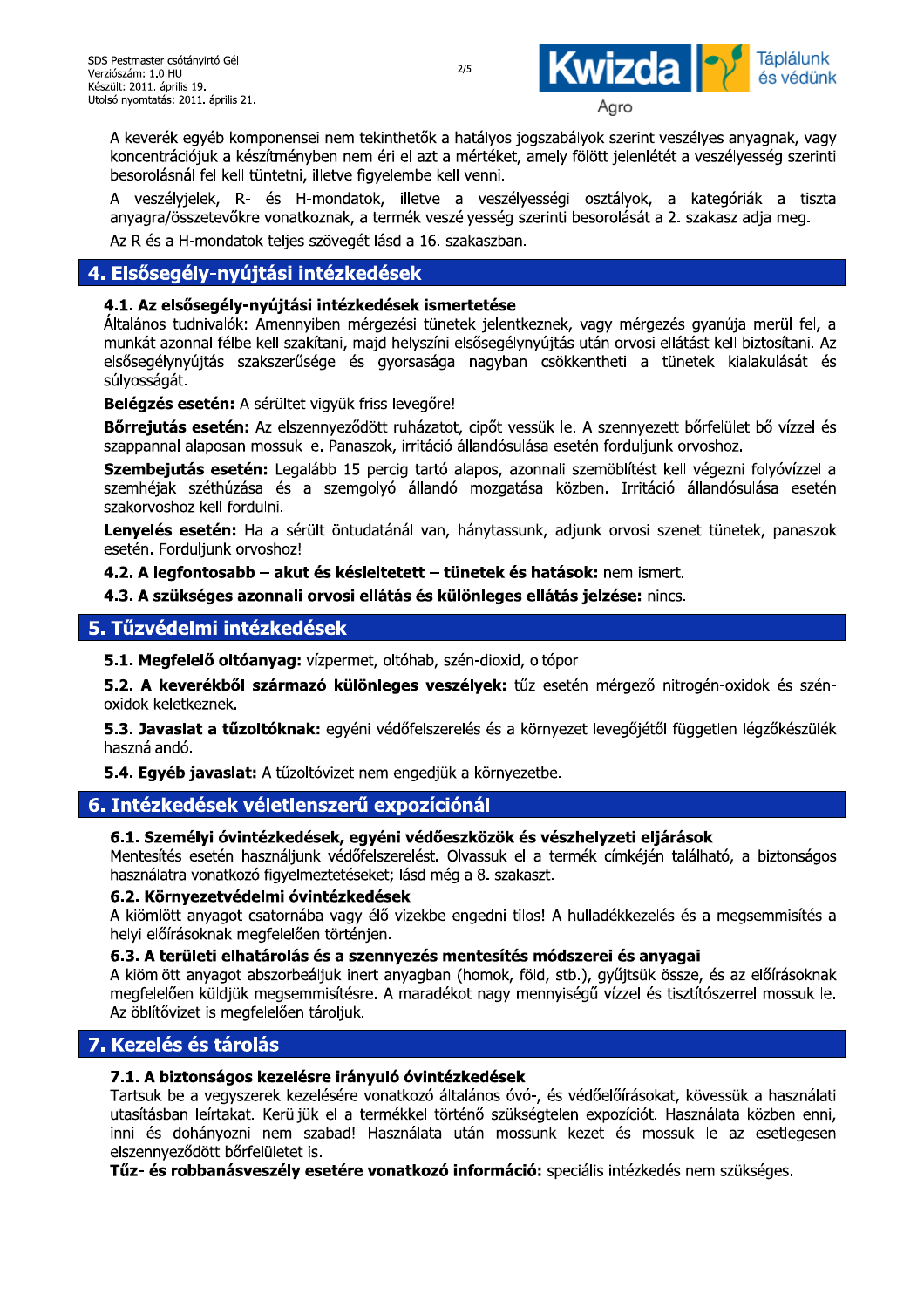

SDS Pestmaster csótányirtő Gél<br>
Verziószám: 1.0 HU<br>
Vészült: 2011. április 13.<br>
Utolsó nyomtatás: 2011. április 21.<br> **7.2. A biztonságos tárolás feltételei, az esetleges összeférhetetlenséggel együtt**<br>
A terméket eredeti, termeket eredeti, bontatlan csomagolasban, jol lezarva szaraz nelyen, szobanomersekleten taroljuk. Gyermekek, nazialiatok szamára hozzaferhetetlen helyen, elelmiszerektől, italoktól, elvezeti cikkektől és takarmanyoktol elkulonitve keli taroini.

### 7.3. Meghatározott végfelhasználás (végfelhasználások)

Csotanyirtas; a feinasznalok mindig olvassak el a hasznalati utmutatot és tartsak be a biztonságos kezelesre es feinasznalásra vonatköző előírásokat, utásításokat.

## 8. Az expozíció ellenőrzése/egyéni védelem

Korultekintöen vegzett munkaval meg kell előzni a termekkel történő mindennemű, szüksegtelen expoziciót (borre kerüleset, szembejutását, lenyelest). Salamat vondukozo elolmásokat, utaslasokat.<br>
8. Az expozíció ellenőrzése/egyéni védelem<br>
Körültekintően végzett munkával meg kell előzni a termékkel történő mindennemű, szüksé<br>
expozíciót (bőrre kerülését, szembejutását, l

### 8.1. Ellenőrzési paraméterek

Foglalkozasi expozicios hatarertek (a munkanelyi levegoben megengedett hatarertek): hincs

vegyi anyagoknai szokasos vedointezkedeseket be keli tartani.

### Higiéniai intézkedések:

- $\bullet$  Hasznalata soran enni, inni és donanyozni nem szábad!
- $\bullet$  Hasznalata utan alapos kezmosas, illetve mosakodas szukseges.

### Személyi védőfelszerelések:

- $\bullet$  Legzesvedelem: nem szukseges.
- Kezvedelem: nasznaljunk vedőkésztyüt
- Szemvedelem: nem szukseges.

## 9. Fizikai és kémiai tulajdonságok

9.1. Az alapvető fizikai és kémiai tulajdonságokra vonatkozó információ

| Megjelenés:        | folyékony      |
|--------------------|----------------|
| Megjelenési forma: | gél, viszkózus |

| • Rezvedelem: nasznaljunk vedőkésztvol<br>· Szemvédelem: nem szükséges.                             |                                                                                                 |  |  |  |
|-----------------------------------------------------------------------------------------------------|-------------------------------------------------------------------------------------------------|--|--|--|
| 9. Fizikai és kémiai tulajdonságok                                                                  |                                                                                                 |  |  |  |
| Megjelenés:<br>Megjelenési forma:                                                                   | 9.1. Az alapvető fizikai és kémiai tulajdonságokra vor<br>folyékony<br>gél, viszkózus           |  |  |  |
| 9.2. Egyéb információk<br>Olvadáspont:<br>Forráspont:<br>Lobbanáspont:<br>Sűrűség.<br>Viszkozitás:g | nincs adat<br>nincs adat<br>$>100^{\circ}$ C<br>1,2 $q/cm^{3}$<br>$200 - 300$ mPa.s (dinamikus) |  |  |  |
| 10. Stabilitás és reakciókészség                                                                    |                                                                                                 |  |  |  |
|                                                                                                     | Közönséges körülmények (normál hőmérséklet-  és nyomásy                                         |  |  |  |

## 10. Stabilitás és reakciókészség

Kozonseges korulmenyek (normal nomersekiet-, es nyomasviszonyok) között a keszítmeny stabil.

- 10.1. Reakclokeszseg: tuznek kiteve nitrogen-oxidok es szen-oxidok fejlodnek.
- kezeles es tarolas eseten stabil keverek.
- 10.3. A veszelyes reakciók lenetősége: veszelyes polimerizació nem következik be.

10.4. Kerulendo korulmenyek: magas nomerseklet, oxidaloszerek.

## 11. Toxikológiai adatok

Lobbanaspont:<br>
Sűrűség.<br>
Viszkozitás:q<br>
1.2 g/cm<sup>3</sup><br>
Viszkozitás:q<br> **10. Stabilitás és reakciókészség**<br>
Közönséges körülmények (normál hőmérséklet-, és nyomásviszonyok) között a készí<br> **10.1. Reakciókészség:** tűznek kitév **11.1. A toxikologial natasokra vonatkozo informacio:** a termekkel celzott toxikologial vizsgalatok nem tortentek; toxikologial megitelese kizarolag a natoanyagra es az osszetevokre vonatkozo toxikologial adatok, besorolasa a 1999/45/EK iranyelv, valamint a 44/2000. (XII.27.) Euly rendelet alapjan tortent.

## A hatóanyagra (acetamiprid) vonatkozó toxikológiai adatok:

LD<sub>50</sub> (oralis, nim patkany): 417 mg/ttkg; 195 mg/ttkg

 $D_{50}$  (oralis, nosteny patkany): 314 mg/ttkg; 104 – 200 mg/ttkg

 $LD_{50}$  (dermalis, patkany):  $>$  2000 mg/ttkg

(innalacios, patkany/4 ora): 1,15 mg/liter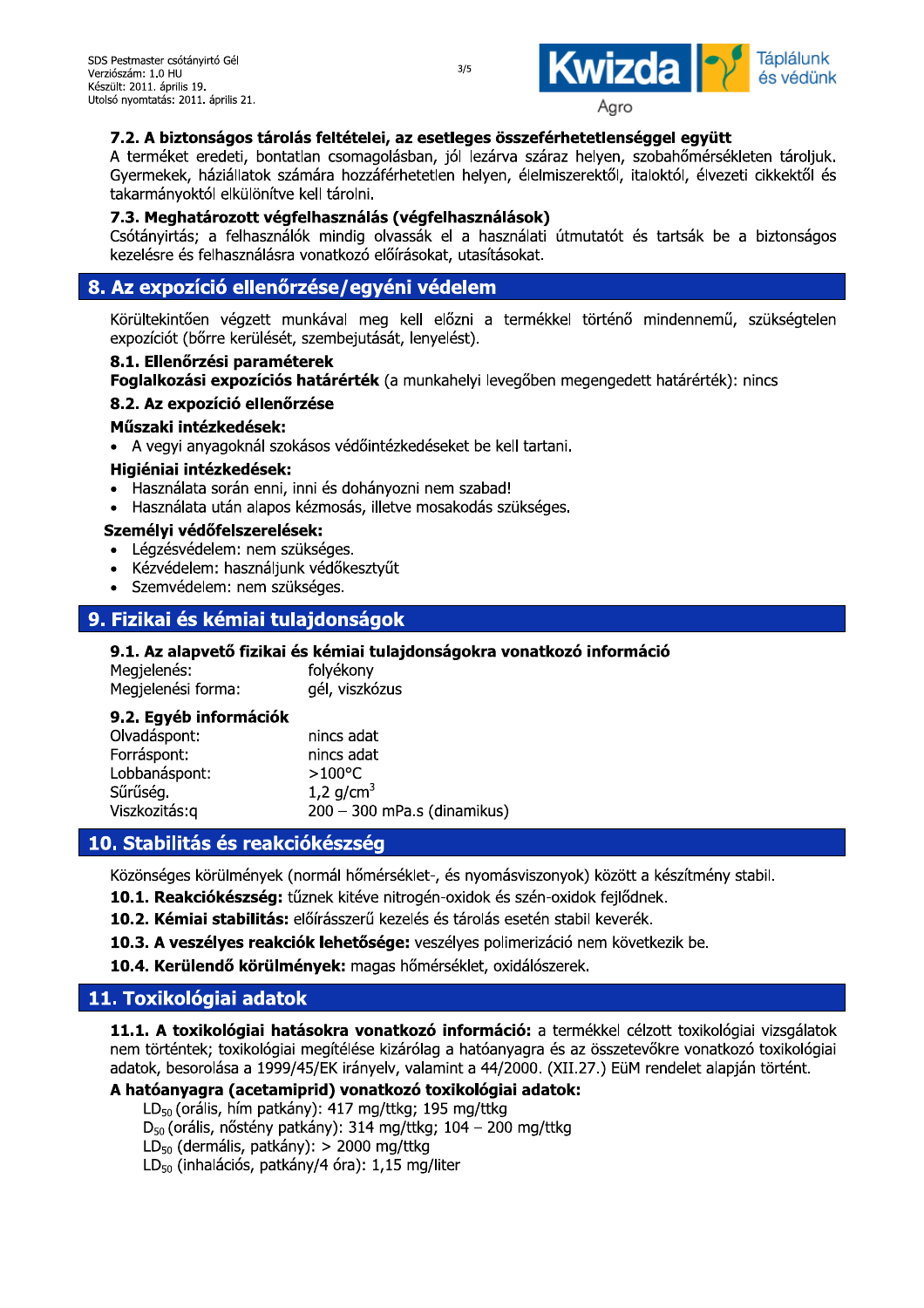

Az acetamiprid primer irritacios na irtó Gél<br>
április 21.<br>
miprid primer irritációs hatásai:<br>
m irritál<br>
záció: nem szenzibilizál (M & K)<br> **i információk**<br>
otoxikológiai hatásokra vonatkozó info<br>
ékelése az 1999/45/EK irányelv, valamint a 44 Szem: nem irrital<br>- " Bor: nem irritai Szenzibilizació: nem szenzibilizai (M & K)

## 12. Ökológiai információk

12.1. Az okotoxikologiai hatasokra vonatkozo informacio: a termekkel celzott vizsgalatok hem  $\alpha$  rortentek, ertekelese az 1999/45/EK iranyelv, valamint a 44/2000. (XII.27.) Eulyi rendelet alapjan tortent. renzibilizáció: nem szenzibilizál (M & K)<br> **Ilógiai információk**<br> **Az ökotoxikológiai hatásokra vonatkoz**<br>
ek, értékelése az 1999/45/EK irányelv, valami<br> **ianyagra (acetamiprid) vonatkozó ökoto**<br> **ianyagra (acetamiprid) vo 12. Ökológiai információk<br>
12.1. Az ökotoxikológiai hatásokra vonatko<br>
történtek, értékelése az 1999/45/EK irányelv, valan<br>
A hatóanyagra (acetamiprid) vonatkozó ökot<br>**  $EC_{50}$  **(szivárványos pisztráng, 96 óra): > 100<br> EC\_{ 12. Ökológiai információk**<br> **12.1. Az ökotoxikológiai hatásokra vonatkozó in**<br>
történtek, értékelése az 1999/45/EK irányelv, valamint a<br> **A hatóanyagra (acetamiprid) vonatkozó ökotoxiko**<br>  $EC_{50}$  (szivárványos pisztráng

## A hatóanyagra (acetamiprid) vonatkozó ökotoxikológiai adatok:

 $EC_{50}$  (szivarvanyos pisztrang, 96 ora):  $>100$  mg/l

(Kekkopoltyus haphal, 96 ora): > 119,3 mg/l

(*Daphnia magna*, 48 ora): 49,8 mg/l

aiga, 72 ora):> 98,3 mg/l

### Eavéb információk:

Jeleniegi tudasunk szerint a termek összetetele alapjan jelentös környezeti natás nem va

## 13. Ártalmatlanítási útmutató

**12.1. Az ökotoxikológiai hatásokra vortörténtek, értékelése az 1999/45/EK irányelv,<br>
A hatóanyagra (acetamiprid) vonatkozó<br>**  $EC_{50}$  **(szivárványos pisztráng, 96 óra):<br>**  $EC_{50}$  **(kékkopoltyús naphal, 96 óra):**  $\geq$ **<br>**  $EC_{50}$ **12. Okologiai Informaciok**<br> **12.1. Az ökotoxikológiai hatásokra vonatkozó in**<br>
történtek, értékelése az 1999/45/EK irányelv, valamint a<br> **A hatóanyagra (acetamiprid) vonatkozó ökotoxiko**<br>  $EC_{50}$  (szivárványos pisztráng, **12. Okológiai Informaciók**<br> **12.1. Az ökotoxikológiai hatásokra vonatkozó informá**<br>
történtek, értékelése az 1999/45/EK irányelv, valamint a 44/200<br> **A hatóanyagra (acetamiprid) vonatkozó ökotoxikológiai**<br>  $EC_{50}$  (szivá **Kologiai Informaciok**<br> **I. Az ökotoxikológiai hatásokra vonatkozó információ:**<br>
entek, értékelése az 1999/45/EK irányelv, valamint a 44/2000. (Nat**óanyagra (acetamiprid) vonatkozó ökotoxikológiai ada**<br>  $EG_{50}$  (szivárván nt a 44/2000. (XII.27.) EüM rendelet alapján<br> **xikológiai adatok:**<br>
mg/l<br>
):> 98,3 mg/l<br>
án jelentős környezeti hatás nem várható.<br>
zelésére a 98/2001. (VI.15.) Kormányrend<br>
esorolása a 16/2001. (VII.18.) KöM. rendelet<br> (XII.27.) EüM rendelet alapján történt.<br> **atok:**<br>
rnyezeti hatás nem várható.<br>
8/2001. (VI.15.) Kormányrendeletben<br>
6/2001. (VII.18.) KöM. rendelet alapján<br>
en. Az termékkel szennyezett vizet nem<br>
s 02.01.09) fanyagyédő sz A keszitmeny maradekainak és hulladekainak kezelesére a 98/2001. (VI.15.) Kormanyrendeletben rogialtak az iranyadok. A keszitmeny hulladekanak besorolasa a 16/2001. (VII.18.) KoM. rendelet alapjan történt.

Megsemmisites egetessei, megfelelő tanusítvannyai rendelkező nelyen. Az termekkel szennyezett vizet nem L&SJ--JM 
\*-

kékkopoltyús naphal, 96 óra): > 119,3 mg/l<br> *Daphnia magna*, 48 óra): 49,8 mg/l<br>
(*Scenedesmus subspicatus*, alga, 72 óra):> 9:<br> **rmációk:**<br>
ásunk szerint a termék összetétele alapján jel<br> **tlanítási útmutató**<br>
ny maradéka phnia magna, 48 óra): 49,8 mg/l<br> *enedesmus subspicatus*, alga, 72 óra):> 98,3<br> **ációk:**<br>
unk szerint a termék összetétele alapján jelen<br> **anítási útmutató**<br>
maradékainak és hulladékainak kezelésére<br>
nyadók. A készítmén retétele alapján jelentős környezeti hatás nem<br>dékainak kezelésére a 98/2001. (VI.15.)<br>Illadékának besorolása a 16/2001. (VII.18.) K<br>úsítvánnyal rendelkező helyen. Az termékkel s;<br>szerek (kivéve: 02 01 08 és 02 01 09), fan  $\textsf{EWC-R0d: U7 U4} \rightarrow \textsf{SZeIVeS}$  hovenyvedo szerek (kiveve: U2 U1 U8 es U2 U1 U9), rahyagvedo szerek (U3 U2) es biocidok termelesebol, kiszerelesebol, forgalmazasabol és felhásználásábol származó

EvvC-kod: U7 04 I3 — veszelyes anyagokat tartalmazo szilard ni

e a 98/2001. (VI.15.) Kormányrendeletbei<br>
isa a 16/2001. (VII.18.) KöM. rendelet alapjái<br>
ző helyen. Az termékkel szennyezett vizet nen<br>
11 08 és 02 01 09), fanyagvédő szerek (03 02<br>
forgalmazásából és felhasználásából szá A készítmény maradékainak és hulladékainak kezelésére a 98/2001. (VI.15.) Kormányrendeletben foglaltak az irányadók. A készítmény hulladékának besorolása a 16/2001. (VII.18.) KöM. rendelet alapján történt.<br>Megsemmistés ége hulladékának besorolása a 16/2001. (VII.18.)<br>hulladékának besorolása a 16/2001. (VII.18.)<br>músítvánnyal rendelkező helyen. Az termékkel<br>ő szerek (kivéve: 02 01 08 és 02 01 09), fany<br>séből, kiszereléséből, forgalmazásából és A taroloegenyzetet jol ki kell uriteni es kiobliteni, ne hasznaijuk fel ujra. Ha terrogata kisebb, mint 1100 liter egfelelő tanúsítvánnyal rendelkező helyen. Az t<br>övényvédő szerek (kivéve: 02 01 08 és 02 01<br>ik termeléséből, kiszereléséből, forgalmazásáb<br>k<br>yes anyagokat tartalmazó szilárd hulladék.<br>üríteni és kiöblíteni, ne használjuk f akkor naztartasi hulladekkent kezelheto. Ha a terrogata meghalagja az II00 litert hetente, akkor Megsemmisítés égetéssel, me<br/>
engedjük a környezetbe.<br>
EWC-kód: 07 04 — szerves né<br>
és biocidol<br>
hulladékok<br>
EWC-kód: 07 04 13 — veszély<br>
A tárolóedényzetet jól ki kell ü<br>
akkor háztartási hulladékkén<br>
osztályozása, újr Megsemmisítés égetéssel, megfelelő tanú<br>
engedjük a környezetbe.<br>
EWC-kód: 07 04 — szerves növényvédő s<br>
és biocidok termelésé<br>
hulladékok<br>
EWC-kód: 07 04 13 — veszélyes anyagok<br>
A tárolóedényzetet jól ki kell üríteni és k s égetéssel, megfelelő tanúsítvánnyal rendelke<br>
myezetbe.<br>
94 — szerves növényvédő szerek (kivéve: 02 0<br>
és biocidok termeléséből, kiszereléséből,<br>
hulladékok<br>
94 13 — veszélyes anyagokat tartalmazó szilárc<br>
etet jól ki ke vánnyal rendelkező helyen. Az termékkel szen<br>
erek (kivéve: 02 01 08 és 02 01 09), fanyagvé<br>
il, kiszereléséből, forgalmazásából és felhaszna<br>
tartalmazó szilárd hulladék.<br>
íteni, ne használjuk fel újra. Ha térfogata kisel n. Az termékkel szennyezett vizet nem<br>
02 01 09), fanyagvédő szerek (03 02)<br>
azásából és felhasználásából származó<br>
k.<br>
a. Ha térfogata kisebb, mint 1100 liter<br>
ladja az 1100 litert hetente, akkor<br>
atlanítására szakosodott osztalyozasa, ujrahásznosítása speciális, a hulladekok artalmatlanítására szakosodott szolgaltató engedjük a környezetbe.<br>
EWC-kód: 07 04 — szerves növényvédő sz<br>
és biocidok termeléséb<br>
hulladékok<br>
EWC-kód: 07 04 13 — veszélyes anyagoka<br>
A tárolóedényzetet jól ki kell üríteni és kiöt<br>
akkor háztartási hulladékként kez s növényvédő szerek (kivéve: 02 01 08 és 02<br>
idok termeléséből, kiszereléséből, forgalmazás<br>
ikok<br>
zélyes anyagokat tartalmazó szilárd hulladék.<br>
ell üríteni és kiöblíteni, ne használjuk fel újra.<br>
Isként kezelhető. Ha a t segitsegevel tortenjen. és biocidok termeléséből, kisz<br>hulladékok<br>C-kód: 07 04 13 — veszélyes anyagokat tartalr<br>árolóedényzetet jól ki kell üríteni és kiöblíteni, i<br>or háztartási hulladékként kezelhető. Ha a<br>tályozása, újrahasznosítása speciális,

A keszitmeny csomagolasi nulladekalnak kezeleset a 94/2002. (v.5.) Kormanyrendelet szabalyozza.

## 14. Szállítási információk

A keszitmeny a veszelyes aruk nemzetközi szallítását szabalyozó egyezmenyek szerint (ADR/RID, IMDG, ICAO/IATA) nem veszelyes aru.

## 15. Szabályozási információk

A biztonsagi adatlap, a termek osztalyozasa és besorolasa megrelel a 44/2000. (XII.27.) Eulyi szamu rendelet és modosításalhak, valamint a 67/548/EGK az 1999/45/EK számú iranyelvekben és az 1907/2006/EK és a 453/2010/EK rendeletben fogialtakhak.

### A termék nem veszélyes keverék, lásd a 2. szakaszt.

### 15.1. Az adott anyaggal vagy keverékkel kapcsolatos biztonsági, egészségügyi és környezetvédelmi előírások/jogszabályok

### Vonatkozó magyar joganyagok

 $\mathsf{BICCI}$  rendelet: 38/2003. (VII. 7.) ESZCSSM-FVM-KVVM együttes rendelet és modosításai

 $M$ unkavedelem: a 2007. evi LXXXII. torvennyel, a 2004. evi XI. torvennyel és az 1997. evi CII. torvennyel modositott 1993. evi XCIII. torveny a munkavedelemrol.

kemal biztonsag: "a 2004. evi XXVI. torvennýel modositott 2000. evi XXV. torvený a kemial biztonságról; a 38/2008.  $(x_0,x_0)$  Expression ( $x_1, x_2, x_3, x_4, x_5, x_6, x_7, x_8, x_9, x_{10}$ ) Eq.  $(x_1, x_1, x_2, x_3, x_4, x_5, x_7, x_8, x_9, x_{10}$  Essesm, a 30/2003. (V.21.) Euri rendeletek a veszelyes anyagokkal és a veszelyes keszitményekkel kapcsolatos egyes eljarások, illetve tevekenysegek reszletés szabalyairól szóló 44/2000. (XII.27.) EUM rendelet modositasarol; az 58/2007. (XII.22.) EUM-SZMM együttes rendelete a n vi CII. törvénnyel módosított<br>niai biztonságról; a 38/2008.<br>a 33/2004. (IV.26.) EszCsM,<br>veszélyes készítményekkel<br>iról szóló 44/2000. (XII.27.)<br>es rendelete a munkahelyek<br>elet módosításáról. kemiai biztonsagaroi szolo 25/2000. (IX.30.) EuM–SZCSM együttes rendelet modosításárol.

 $4/5$